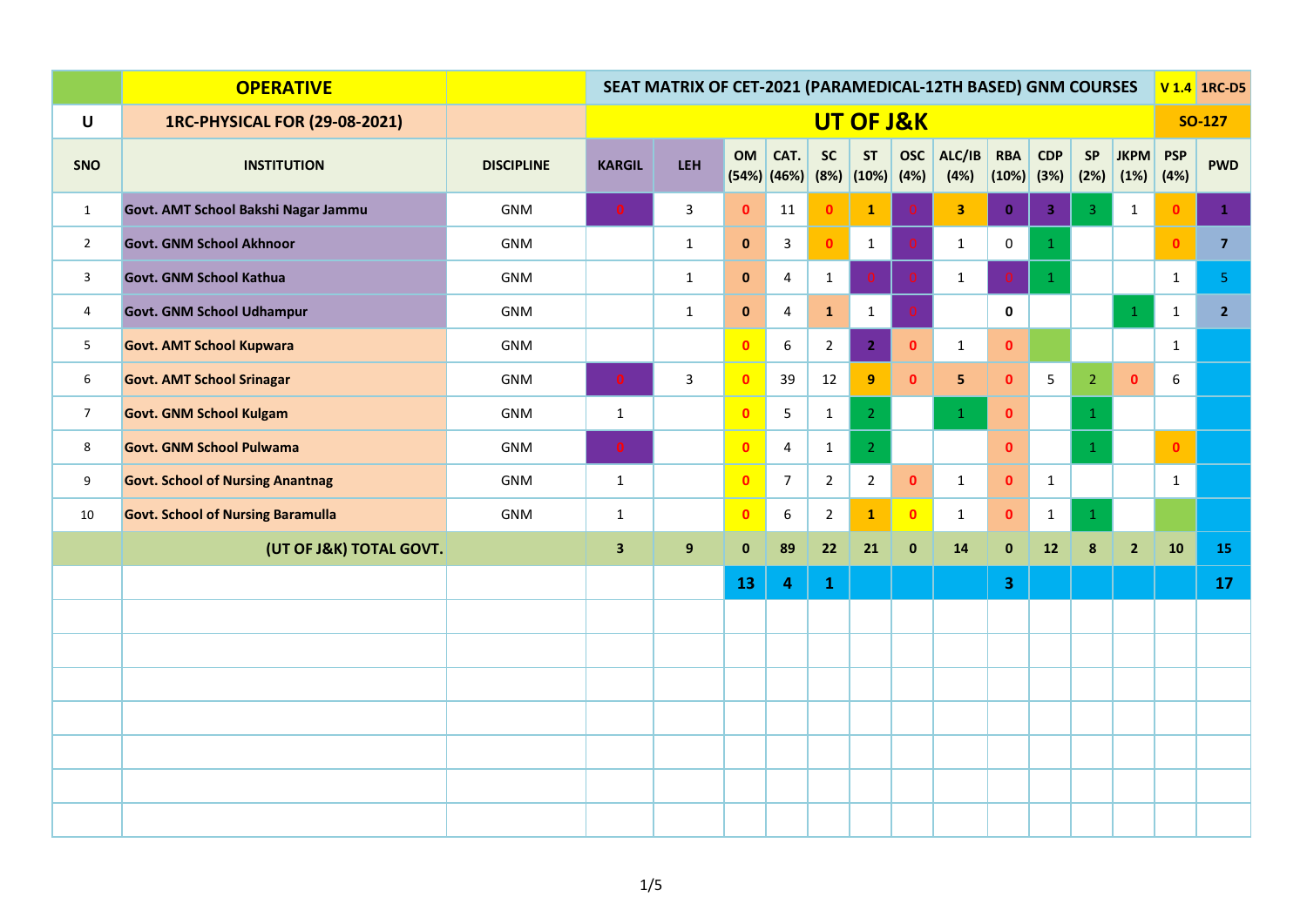| <b>SNO</b> | <b>INSTITUTION</b>                                                                    | <b>DISCIPLINE</b> | <b>KARGIL</b> | <b>LEH</b> | <b>OM</b>       | CAT.<br>$(54%)$ (46%) | <b>SC</b> | <b>ST</b><br>$(8%)$ $(10%)$ | <b>OSC</b><br>(4%) | ALC/IB<br>(4%) | <b>RBA</b><br>$(10%)$ (3%) | <b>CDP</b> | <b>SP</b><br>(2%) | <b>JKPM</b><br>(1%) | <b>PSP</b><br>(4%) | <b>PWD</b> |
|------------|---------------------------------------------------------------------------------------|-------------------|---------------|------------|-----------------|-----------------------|-----------|-----------------------------|--------------------|----------------|----------------------------|------------|-------------------|---------------------|--------------------|------------|
| 11         | A V Institute of Nursing & Medical Sciences Near Marble<br>Market Trikuta Nagar Jammu | <b>GNM</b>        |               |            | 103             |                       |           |                             |                    |                |                            |            |                   |                     |                    |            |
| 12         | Acharaya Shri Chander Institute of Nursing Education                                  | <b>GNM</b>        |               |            | 47              |                       |           |                             |                    |                |                            |            |                   |                     |                    |            |
| 13         | B R Kohli Institute of Paramedical Sciences Maitra Ramban                             | <b>GNM</b>        |               |            | 31              |                       |           |                             |                    |                |                            |            |                   |                     |                    |            |
| 14         | B R School of Nursing Near Laprosy Hospital Gangyal<br>Jammu                          | <b>GNM</b>        |               |            | 24              |                       |           |                             |                    |                |                            |            |                   |                     |                    |            |
| 15         | Baba Budhan Ali Shah Paramedical Institute Chatha<br>Jammu                            | <b>GNM</b>        |               |            | 32              |                       |           |                             |                    |                |                            |            |                   |                     |                    |            |
| 16         | BEE ENN College of Nursing Chak Bhalwal Jammu                                         | <b>GNM</b>        |               |            | 46              |                       |           |                             |                    |                |                            |            |                   |                     |                    |            |
| 17         | BMS Institute of Paramedical Sciences NH Gangyal Jammu                                | <b>GNM</b>        |               |            | 64              |                       |           |                             |                    |                |                            |            |                   |                     |                    |            |
| 18         | BN Institute of Nursing & Paramedical Nowabad Sunjwan<br>Jammu                        | <b>GNM</b>        |               |            | 63              |                       |           |                             |                    |                |                            |            |                   |                     |                    |            |
| 19         | BR College of Paramedical Sciences Gangyal Jammu                                      | <b>GNM</b>        |               |            | 56              |                       |           |                             |                    |                |                            |            |                   |                     |                    |            |
| 20         | Disha Institute of Paramedical and Nursing Sciences<br><b>Batote</b>                  | <b>GNM</b>        |               |            | 60              |                       |           |                             |                    |                |                            |            |                   |                     |                    |            |
| 21         | Florence Nightingale School of Nursing C/o Gupta Hospital<br>Kali Badi Jammu          | <b>GNM</b>        |               |            | 24              |                       |           |                             |                    |                |                            |            |                   |                     |                    |            |
| 22         | Florence Nightingale School of Nursing Kathua                                         | <b>GNM</b>        |               |            | 56              |                       |           |                             |                    |                |                            |            |                   |                     |                    |            |
| 23         | Florence Nightingale School of Nursing Udhampur                                       | <b>GNM</b>        |               |            | 35              |                       |           |                             |                    |                |                            |            |                   |                     |                    |            |
| 24         | Gafoor Institute of Paramedical Sciences Akhnoor                                      | <b>GNM</b>        |               |            | 30 <sup>°</sup> |                       |           |                             |                    |                |                            |            |                   |                     |                    |            |
| 25         | Galaxy Paramedical College EXT - Sec / F Sainik Coloney<br>Jammu                      | <b>GNM</b>        |               |            | 93              |                       |           |                             |                    |                |                            |            |                   |                     |                    |            |
| 26         | Gupta Institute of Paramedical & Health Sciences Kathua                               | <b>GNM</b>        |               |            | 37              |                       |           |                             |                    |                |                            |            |                   |                     |                    |            |
| 27         | Guru Institute of Nursing and Paramedical Sciences Bari<br>Brahmna Jammu              | <b>GNM</b>        |               |            | 40              |                       |           |                             |                    |                |                            |            |                   |                     |                    |            |
| 28         | Guru Institute of Nursing and Paramedical Sciences Shastri<br>Nagar Jammu             | <b>GNM</b>        |               |            | 56              |                       |           |                             |                    |                |                            |            |                   |                     |                    |            |
| 29         | Gurukul Institute of Paramedical Studies Bhaderwah                                    | <b>GNM</b>        |               |            | 35              |                       |           |                             |                    |                |                            |            |                   |                     |                    |            |
| 30         | Hussain Paramedical Institute and Nursing Sciences Ghat<br>doda                       | <b>GNM</b>        |               |            | 15              |                       |           |                             |                    |                |                            |            |                   |                     |                    |            |
| 31         | IGES Institute of Nursing & Health Sciences Jammu                                     | <b>GNM</b>        |               |            | 79              |                       |           |                             |                    |                |                            |            |                   |                     |                    |            |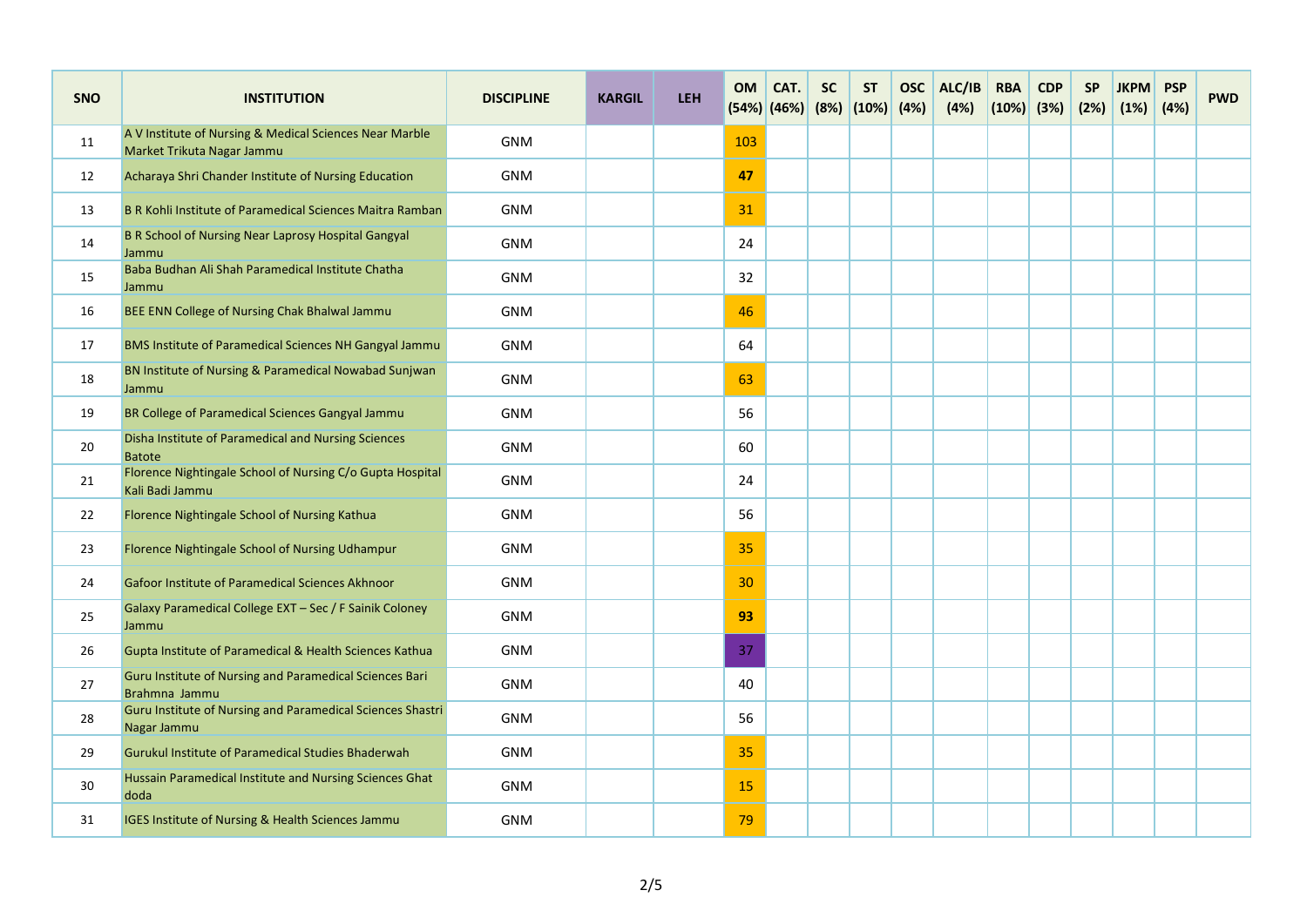| <b>SNO</b> | <b>INSTITUTION</b>                                                                        | <b>DISCIPLINE</b> | <b>KARGIL</b> | <b>LEH</b> | <b>OM</b> | CAT.<br>$(54%)$ (46%) | <b>SC</b> | <b>ST</b><br>$(8%)$ $(10%)$ | <b>OSC</b><br>(4%) | ALC/IB<br>(4%) | <b>RBA</b><br>$(10%)$ (3%) | <b>CDP</b> | <b>SP</b><br>(2%) | <b>JKPM</b><br>(1%) | <b>PSP</b><br>(4%) | <b>PWD</b> |
|------------|-------------------------------------------------------------------------------------------|-------------------|---------------|------------|-----------|-----------------------|-----------|-----------------------------|--------------------|----------------|----------------------------|------------|-------------------|---------------------|--------------------|------------|
| 32         | <b>IGES Institute of Nursing and Paramedical Sciences</b><br>Surankote                    | <b>GNM</b>        |               |            | 23        |                       |           |                             |                    |                |                            |            |                   |                     |                    |            |
| 33         | Indian Institute of Paramedical Sciences Nagri Kathua                                     | <b>GNM</b>        |               |            | 24        |                       |           |                             |                    |                |                            |            |                   |                     |                    |            |
| 34         | Indian Institute of Technical Training Bari Brahmana<br>Jammu                             | <b>GNM</b>        |               |            | 40        |                       |           |                             |                    |                |                            |            |                   |                     |                    |            |
| 35         | Jammu College of Nursing and Paramedical Sciences<br>Channi Himmat Jammu                  | <b>GNM</b>        |               |            | 48        |                       |           |                             |                    |                |                            |            |                   |                     |                    |            |
| 36         | JK Institute of Nursing and Paramedical Sciences Palli<br><b>Morh District Samba</b>      | <b>GNM</b>        |               |            | 24        |                       |           |                             |                    |                |                            |            |                   |                     |                    |            |
| 37         | Kawa College of Paramedical Sciences Gurah Brahmana<br>Jammu                              | <b>GNM</b>        |               |            | 39        |                       |           |                             |                    |                |                            |            |                   |                     |                    |            |
| 38         | Madre Mehrban Institute of Health Sciences Jammu Chak<br>Bhalwal Siri Pandita, Jammu      | <b>GNM</b>        |               |            | 44        |                       |           |                             |                    |                |                            |            |                   |                     |                    |            |
| 39         | Mata Vaishno Devi Institute of Paramedical and Health<br>Sciences Thaloti Raj Bagh Kathua | <b>GNM</b>        |               |            | 37        |                       |           |                             |                    |                |                            |            |                   |                     |                    |            |
| 40         | MMC Paramedical Institute Babliana Gangyal Jammu                                          | <b>GNM</b>        |               |            | 24        |                       |           |                             |                    |                |                            |            |                   |                     |                    |            |
| 41         | Narsing Dev Institute of Nursing and Paramedical Sciences<br>Udhampur                     | <b>GNM</b>        |               |            | 46        |                       |           |                             |                    |                |                            |            |                   |                     |                    |            |
| 42         | New Modern Institute of Paramedical and Nursing<br><b>Sciences Kishtwar</b>               | <b>GNM</b>        |               |            | 78        |                       |           |                             |                    |                |                            |            |                   |                     |                    |            |
| 43         | New Modern Paramedical Institute Sainik Coloney Jammu                                     | <b>GNM</b>        |               |            | 23        |                       |           |                             |                    |                |                            |            |                   |                     |                    |            |
| 44         | Poonch College of Nursing and Paramedical Science<br><b>Surankote Poonch</b>              | <b>GNM</b>        |               |            | 46        |                       |           |                             |                    |                |                            |            |                   |                     |                    |            |
| 45         | R B Paramedical Institute Raj Bagh Kathua                                                 | <b>GNM</b>        |               |            | 167       |                       |           |                             |                    |                |                            |            |                   |                     |                    |            |
| 46         | Rajiv Gandhi College of Nursing Chak Bhalwal Jammu                                        | <b>GNM</b>        |               |            | 40        |                       |           |                             |                    |                |                            |            |                   |                     |                    |            |
| 47         | <b>RDGD Memorial Trust Institute of Paramedical Sciences</b><br>Samba                     | <b>GNM</b>        |               |            | 24        |                       |           |                             |                    |                |                            |            |                   |                     |                    |            |
| 48         | Shri Sain Charitable Trust Ban Talab Jammu                                                | <b>GNM</b>        |               |            | 48        |                       |           |                             |                    |                |                            |            |                   |                     |                    |            |
| 49         | Sidhi Vinayak School of Nursing Chak Gota PO Lakhanpur<br>Kathua                          | <b>GNM</b>        |               |            | 23        |                       |           |                             |                    |                |                            |            |                   |                     |                    |            |
| 50         | SMS Institute of Medical Sciences Kaluchak Kunjwani<br>Jammu                              | <b>GNM</b>        |               |            | 40        |                       |           |                             |                    |                |                            |            |                   |                     |                    |            |
| 51         | Stephen Institute of Paramedical Sciences Miransahib<br>Jammu                             | <b>GNM</b>        |               |            | 46        |                       |           |                             |                    |                |                            |            |                   |                     |                    |            |
| 52         | SVS Paramedical College Shiv Kashi Sunderbani Rajouri                                     | <b>GNM</b>        |               |            | 48        |                       |           |                             |                    |                |                            |            |                   |                     |                    |            |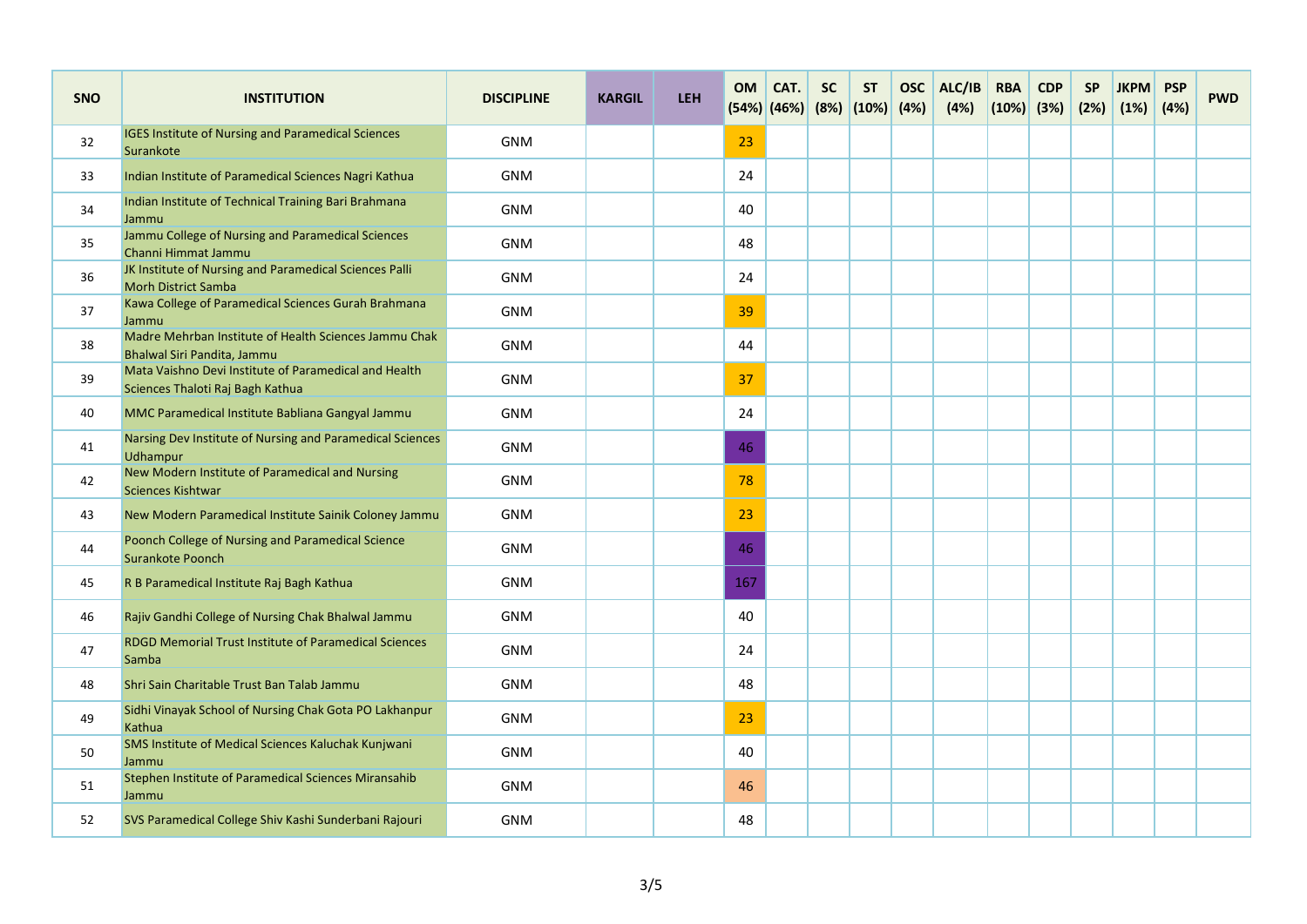| <b>SNO</b> | <b>INSTITUTION</b>                                                                  | <b>DISCIPLINE</b> | <b>KARGIL</b> | <b>LEH</b> | <b>OM</b>      | CAT.<br>$(54%)$ (46%) | <b>SC</b><br>(8%) | <b>ST</b><br>(10%) | <b>OSC</b><br>(4%) | ALC/IB<br>(4%) | <b>RBA</b><br>(10%) | <b>CDP</b><br>(3%) | <b>SP</b><br>(2%) | <b>JKPM</b><br>(1%) | <b>PSP</b><br>(4%) | <b>PWD</b> |
|------------|-------------------------------------------------------------------------------------|-------------------|---------------|------------|----------------|-----------------------|-------------------|--------------------|--------------------|----------------|---------------------|--------------------|-------------------|---------------------|--------------------|------------|
| 53         | Swami Vivekanand Institute Sainik Coloney Jammu                                     | <b>GNM</b>        |               |            | 48             |                       |                   |                    |                    |                |                     |                    |                   |                     |                    |            |
| 54         | Taran Paramedical Institute Ghat Doda                                               | <b>GNM</b>        |               |            | 29             |                       |                   |                    |                    |                |                     |                    |                   |                     |                    |            |
| 55         | Al-Falah Paramedical Institute Bandipora                                            | <b>GNM</b>        |               |            | 6              |                       |                   |                    |                    |                |                     |                    |                   |                     |                    |            |
| 56         | Arsh Paramedical Institute Khanmoh Srinagar                                         | <b>GNM</b>        |               |            | 17             |                       |                   |                    |                    |                |                     |                    |                   |                     |                    |            |
| 57         | Classic Institute of Health Sciences Hyderpora Bye Pass<br><b>Budgam</b>            | <b>GNM</b>        |               |            | <b>26</b>      |                       |                   |                    |                    |                |                     |                    |                   |                     |                    |            |
| 58         | Dolphin Institute of Medical Sciences and Technology<br>Pulwama Kashmir             | <b>GNM</b>        |               |            | 20             |                       |                   |                    |                    |                |                     |                    |                   |                     |                    |            |
| 59         | Florence Paramedical Institute Anantnag                                             | <b>GNM</b>        |               |            | 13             |                       |                   |                    |                    |                |                     |                    |                   |                     |                    |            |
| 60         | Green Land Institute of Paramedical Sciences Hawal<br>Srinagar                      | <b>GNM</b>        |               |            | $\overline{7}$ |                       |                   |                    |                    |                |                     |                    |                   |                     |                    |            |
| 61         | Green Valley Institute of Paramedical Sciences Dhobiwan<br><b>Tangmarg Srinagar</b> | GNM               |               |            | $\mathbf{1}$   |                       |                   |                    |                    |                |                     |                    |                   |                     |                    |            |
| 62         | Guru Institute of Paramedical Sciences Sopore                                       | <b>GNM</b>        |               |            | 10             |                       |                   |                    |                    |                |                     |                    |                   |                     |                    |            |
| 63         | Hakim Sanaullah Institute of Paramedical Sciences Sopore<br>Kashmir                 | <b>GNM</b>        |               |            | 15             |                       |                   |                    |                    |                |                     |                    |                   |                     |                    |            |
| 64         | Iqra Paramedical Institute, Kitchama, Sheeri Baramulla                              | <b>GNM</b>        |               |            | <b>18</b>      |                       |                   |                    |                    |                |                     |                    |                   |                     |                    |            |
| 65         | John Bishop Memorial Hospital Sarnal Anantnag                                       | <b>GNM</b>        |               |            | $\mathbf{0}$   |                       |                   |                    |                    |                |                     |                    |                   |                     |                    |            |
| 66         | Kashmir Institute of Medical Sciences & Technology<br>Hokersar Lawaypora Srinagar   | <b>GNM</b>        |               |            | 35             |                       |                   |                    |                    |                |                     |                    |                   |                     |                    |            |
| 67         | <b>KEF Paramedical Institute Kanipora Budgam</b>                                    | <b>GNM</b>        |               |            | $\bf{8}$       |                       |                   |                    |                    |                |                     |                    |                   |                     |                    |            |
| 68         | Kidney Hospital and Eurological Research Centre Sonawar<br><b>Srinagar</b>          | <b>GNM</b>        |               |            | $\mathbf{0}$   |                       |                   |                    |                    |                |                     |                    |                   |                     |                    |            |
| 69         | Kupwara Institute of Paramedical Sciences, Kupwara                                  | <b>GNM</b>        |               |            | $\mathbf{0}$   |                       |                   |                    |                    |                |                     |                    |                   |                     |                    |            |
| 70         | Lords Institute of Medical Sciences Anantnag Kashmir                                | <b>GNM</b>        |               |            | 17             |                       |                   |                    |                    |                |                     |                    |                   |                     |                    |            |
| 71         | Mala Aziz Paramedical Institute Kaloosa Bandipura<br>Kashmir                        | <b>GNM</b>        |               |            | 13             |                       |                   |                    |                    |                |                     |                    |                   |                     |                    |            |
| 72         | Maraz Paramedical Training Institute Bijbehara                                      | <b>GNM</b>        |               |            | <b>18</b>      |                       |                   |                    |                    |                |                     |                    |                   |                     |                    |            |
| 73         | Noorani Institute of Paramedical Sciences Pulwama                                   | <b>GNM</b>        |               |            | 43             |                       |                   |                    |                    |                |                     |                    |                   |                     |                    |            |